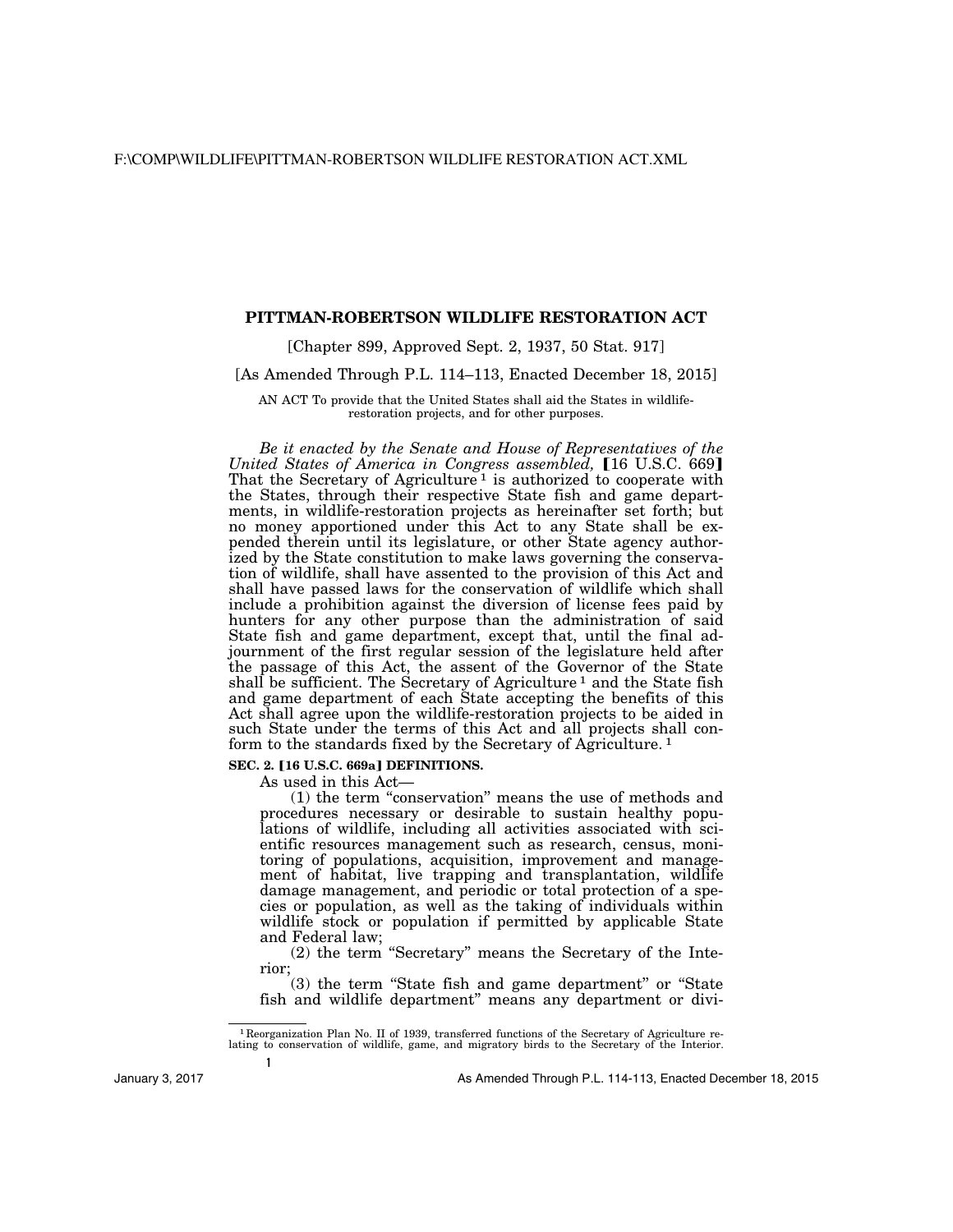#### **Sec. 3 PITTMAN-ROBERTSON WILDLIFE RESTORATION ACT 2**

sion of department of another name, or commission, or official or officials, of a State empowered under its laws to exercise the functions ordinarily exercised by a State fish and game department or State fish and wildlife department.

(4) the term ''wildlife'' means any species of wild, freeranging fauna including fish, and also fauna in captive breeding programs the object of which is to reintroduce individuals of a depleted indigenous species into previously occupied range;

 $(5)$  the term "wildlife-associated recreation" means projects intended to meet the demand for outdoor activities associated with wildlife including, but not limited to, hunting and fishing, wildlife observation and photography, such projects as construction or restoration of wildlife viewing areas, observation towers, blinds, platforms, land and water trails, water access, field trialing, trail heads, and access for such projects;

(6) the term ''wildlife conservation and restoration program'' means a program developed by a State fish and wildlife department and approved by the Secretary under section  $304(d)$ , the projects that constitute such a program, which may be implemented in whole or part through grants and contracts by a State to other State, Federal, or local agencies (including those that gather, evaluate, and disseminate information on wildlife and their habitats), wildlife conservation organizations, and outdoor recreation and conservation education entities from funds apportioned under this title, and maintenance of such projects;

(7) the term ''wildlife conservation education'' means projects, including public outreach, intended to foster responsible natural resource stewardship; and

(8) the term ''wildlife-restoration project'' includes the wildlife conservation and restoration program and means the selection, restoration, rehabilitation, and improvement of areas of land or water adaptable as feeding, resting, or breeding places for wildlife, including acquisition of such areas or estates or interests therein as are suitable or capable of being made suitable therefor, and the construction thereon or therein of such works as may be necessary to make them available for such purposes and also including such research into problems of wildlife management as may be necessary to efficient administration affecting wildlife resources, and such preliminary or incidental costs and expenses as may be incurred in and about such projects.

SEC. 3. [16 U.S.C. 669b] (a)(1) An amount equal to all revenues accruing each fiscal year (beginning with the fiscal year 1975) from any tax imposed on specified articles by sections 4161(b) and 4181 of the Internal Revenue Code of 1986 (26 U.S.C. 4161(b), 4181) shall, subject to the exemptions in section 4182 of such Code, be covered into the Federal aid to wildlife restoration fund in the Treasury (hereinafter referred to as the "fund") and is authorized to be appropriated and made available until expended to carry out the purposes of this Act. 2 So much of such appropriation appor-

January 3, 2017

<sup>2</sup>The Act of September 6, 1950 (Chapter 896; 64 Stat. 595) in title I of chapter VII under the heading FISH AND WILDLIFE SERVICE, provides: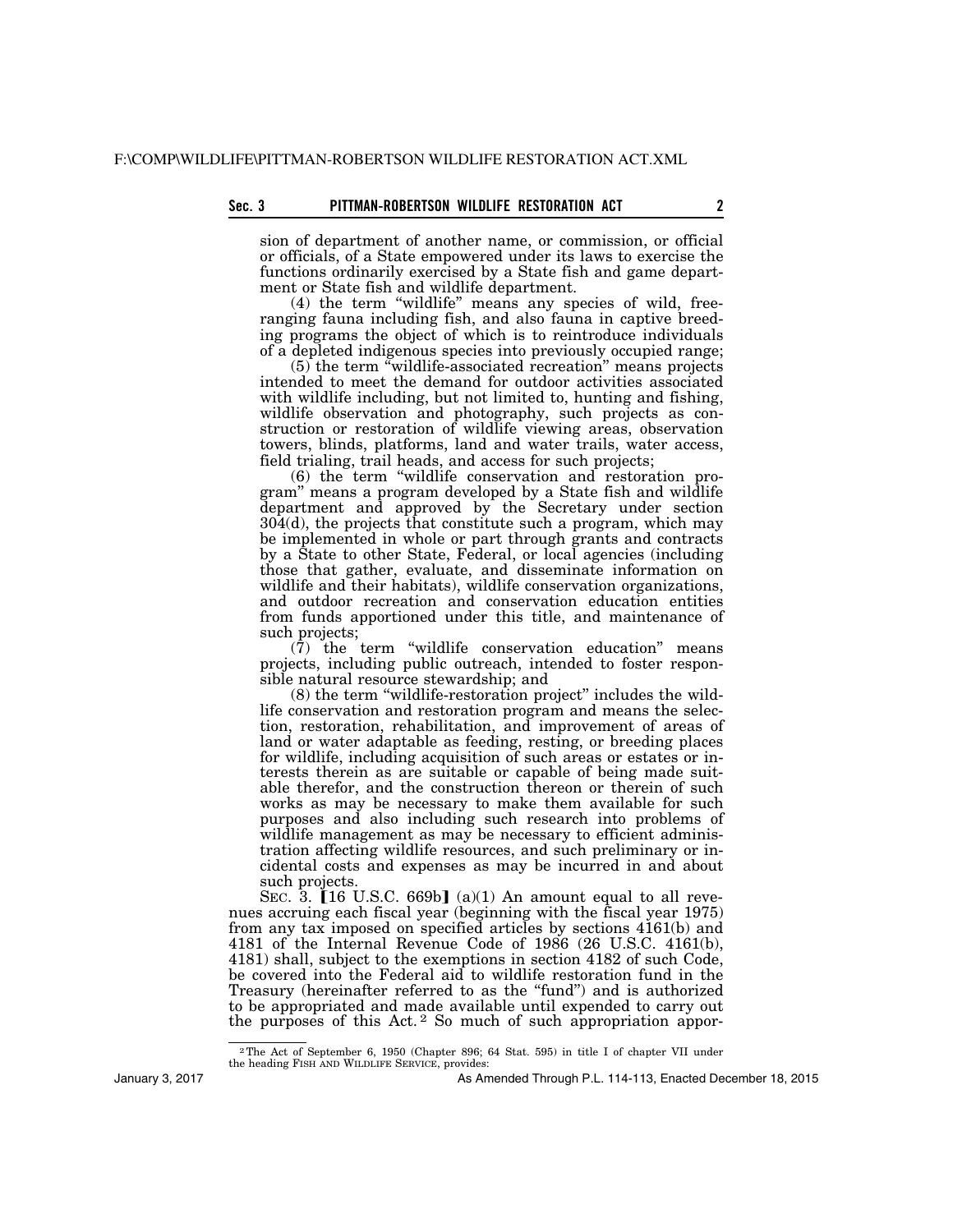tioned to any State for any fiscal year as remains unexpended at the close thereof is authorized to be made available for expenditure in that State until the close of the succeeding fiscal year. Any amount apportioned to any State under the provisions of this Act which is unexpended or unobligated at the end of the period during which it is available for expenditure on any project is authorized to be made available for expenditure by the Secretary of Agriculture in carrying out the provisions of the Migratory Bird Conservation Act.

 $(2)$ <sup>3</sup> There is established in the Federal aid to wildlife restoration fund a subaccount to be known as the ''Wildlife Conservation and Restoration Account''. There are authorized to be appropriated for the purposes of the Wildlife Conservation and Restoration Account \$50,000,000 in fiscal year 2001 for apportionment in accordance with this Act to carry out State wildlife conservation and restoration programs. Further, interest on amounts transferred shall be treated in a manner consistent with 16 U.S.C. 669(b)(1)). 4

(b)(1) The Secretary of the Treasury shall invest in interestbearing obligations of the United States such portion of the fund as is not, in his judgment, required for meeting a current year's withdrawals. For purposes of such investment, the Secretary of the Treasury may—

(A) acquire obligations at the issue price and purchase outstanding obligations at the market price; and

(B) sell obligations held in the fund at the market price. (2) The interest on obligations held in the fund—

(A) shall be credited to the fund;

(B) constitute the sums available for allocation by the Secretary under section 8 of the North American Wetlands Conservation Act; and

(C) shall become available for apportionment under this Act at the beginning of fiscal year 2026.

(c)(1) Amounts transferred to the Wildlife Conservation and Restoration Account shall supplement, but not replace, existing funds available to the States from the sport fish restoration account and wildlife restoration account and shall be used for the development, revision, and implementation of wildlife conservation and restoration programs and should be used to address the unmet needs for a diverse array of wildlife and associated habitats, including species that are not hunted or fished, for wildlife conservation, wildlife conservation education, and wildlife-associated recreation projects. Such funds may be used for new programs and projects as well as to enhance existing programs and projects.

(2) Funds may be used by a State or an Indian tribe for the planning and implementation of its wildlife conservation and res-

4So in law. 16 U.S.C. 669 is the first section of this Act. It does not have a subsection (b)(1).

As Amended Through P.L. 114-113, Enacted December 18, 2015

FEDERAL AID IN WILDLIFE RESTORTATION

For carrying out the provisions of the Act of September 2, 1937, as amended (16 U.S.C. 669– 669j), amounts equal to the sums credited during the next preceding fiscal year and each fiscal year thereafter to the special fund created by said Act.

<sup>\* \* \* \* \* \* \*</sup>  This chapter may be cited as the "Interior Department Appropriation Act, 1951".

<sup>3</sup>Margin so in law.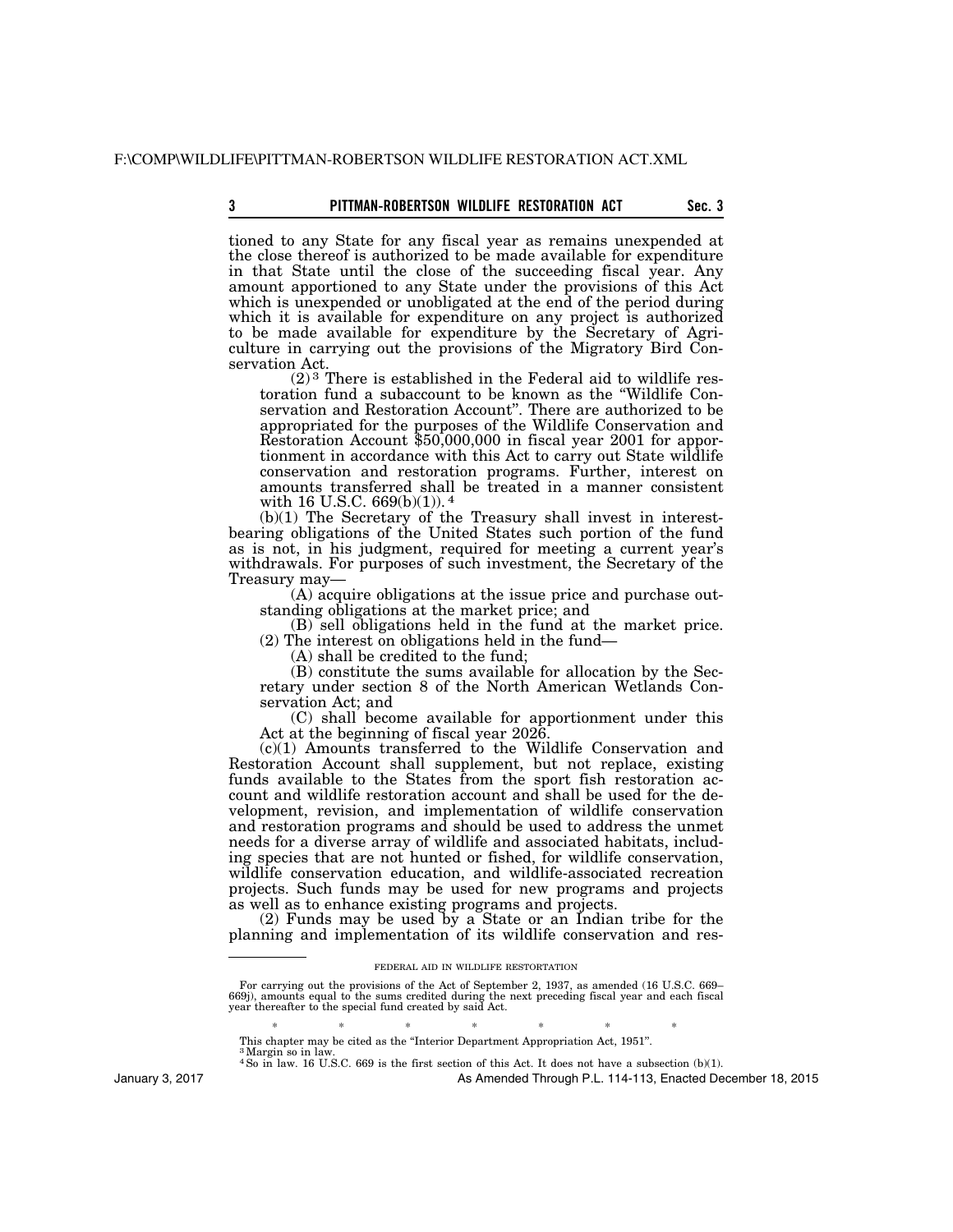## **Sec. 4 PITTMAN-ROBERTSON WILDLIFE RESTORATION ACT 4**

toration program and wildlife conservation strategy, as provided in sections  $4(d)$  and (e) of this Act, including wildlife conservation, wildlife conservation education, and wildlife-associated recreation projects. Such funds may be used for new programs and projects as well as to enhance existing programs and projects.

(3) Priority for funding from the Wildlife Conservation and Restoration Account shall be for those species with the greatest conservation need as defined by the State wildlife conservation and restoration program.

(d) Notwithstanding subsections (a) and (b) of this section, with respect to amounts transferred to the Wildlife Conservation and Restoration Account, so much of such amounts apportioned to any State for any fiscal year as remains unexpended at the close thereof shall remain available for obligation in that State until the close of the second succeeding fiscal year.

# SEC. 4. [16 U.S.C. 669c] ALLOCATION AND APPORTIONMENT OF AVAIL-<br>ABLE AMOUNTS.

(a) SET-ASIDE FOR EXPENSES FOR ADMINISTRATION OF THE PITTMAN-ROBERTSON WILDLIFE RESTORATION ACT.—

(1) IN GENERAL.—<br>(A) SET-ASIDE.—For fiscal year 2001 and each fiscal year thereafter, of the revenues (excluding interest accruing under section 3(b)) covered into the fund for the fiscal year, the Secretary of the Interior may use not more than the available amount specified in subparagraph (B) for the fiscal year for expenses for administration incurred in implementation of this Act, in accordance with this subsection and section 9.

(B) AVAILABLE AMOUNTS.—The available amount referred to in subparagraph (A) is—

(i) for each of fiscal years 2001 and 2002, \$9,000,000; (ii) for fiscal year 2003, \$8,212,000; and

(iii) for fiscal year 2004 and each fiscal year thereafter, the sum of—

(I) the available amount for the preceding fiscal year; and

(II) the amount determined by multiplying—

(aa) the available amount for the preceding fiscal year; and

(bb) the change, relative to the preceding fiscal year, in the Consumer Price Index for All Urban Consumers published by the Department of Labor.

(2) PERIOD OF AVAILABILITY; APPORTIONMENT OF UNOBLI-GATED AMOUNTS.—

(A) PERIOD OF AVAILABILITY.—For each fiscal year, the available amount under paragraph (1) shall remain available for obligation for use under that paragraph until the end of the fiscal year.

(B) APPORTIONMENT OF UNOBLIGATED AMOUNTS.—Not later than 60 days after the end of a fiscal year, the Secretary of the Interior shall apportion among the States any of the available amount under paragraph (1) that remains

As Amended Through P.L. 114-113, Enacted December 18, 2015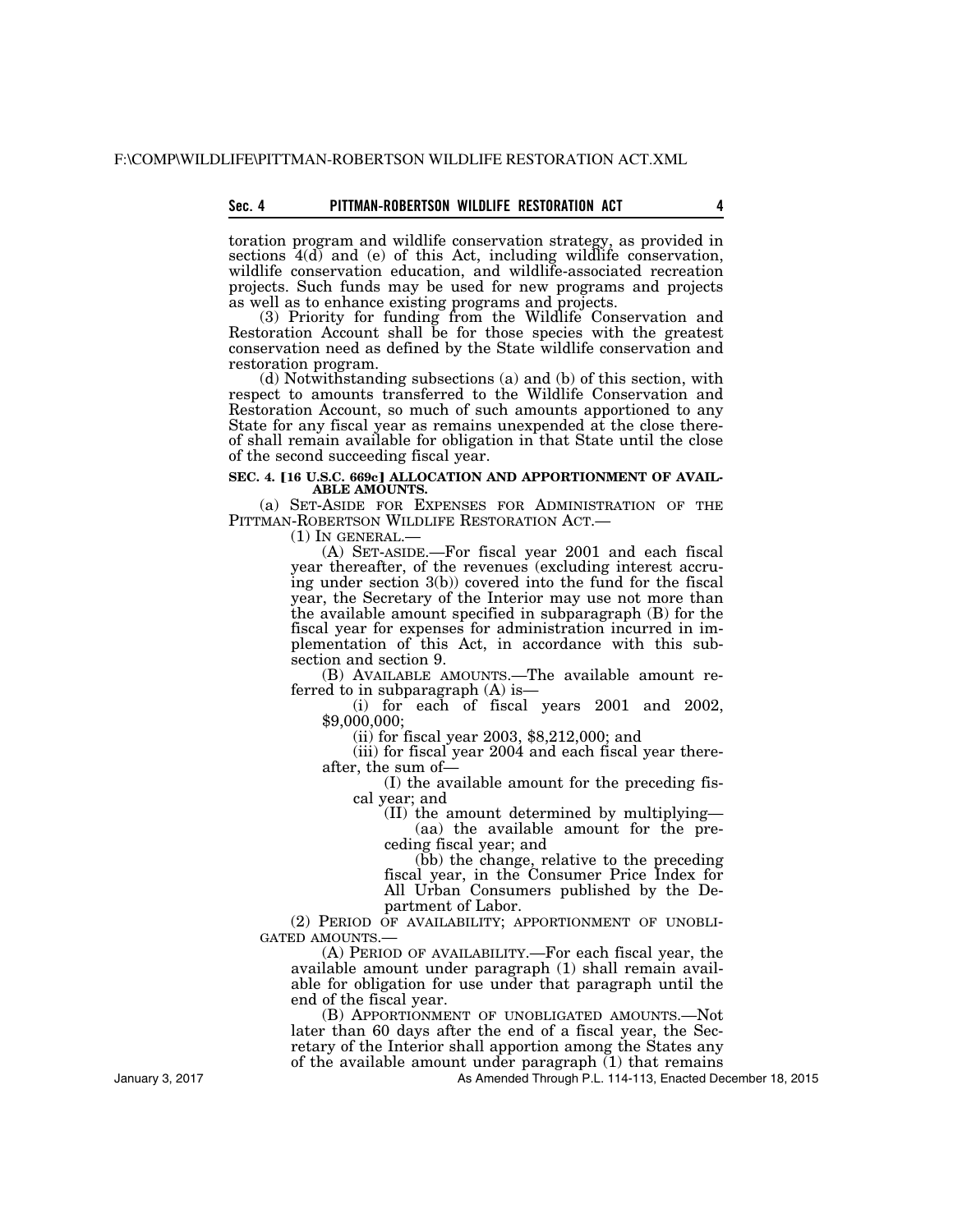#### **5 Sec. 4 PITTMAN-ROBERTSON WILDLIFE RESTORATION ACT**

unobligated at the end of the fiscal year, on the same basis and in the same manner as other amounts made available under this Act are apportioned among the States for the fiscal year.

(b) APPORTIONMENT TO STATES.—The Secretary of the Interior, after deducting the available amount under subsection (a), the amount apportioned under subsection (c), any amount apportioned under section 8A, and amounts provided as grants under sections 10 and 11, shall apportion the remainder of the revenue in said fund for each fiscal year among the several States in the following manner: One-half in the ratio which the area of each State bears to the total area of all the States, and one-half in the ratio which the number of paid hunting-license holders of each State in the second fiscal year preceding the fiscal year for which such apportionment is made, as certified to said Secretary by the State fish and game departments, bears to the total number of paid hunting-license holders of all the States. Such apportionments shall be adjusted equitably so that no State shall receive less than one-half of 1 per centum nor more than 5 per centum of the total amount apportioned. The term fiscal year as used in this Act shall be a period of twelve consecutive months from October 1 through the succeeding September 30, except that the period for enumeration of paid hunting-license holders shall be a State's fiscal or license year.

(c) One-half of the revenues accruing to the fund under this Act each fiscal year (beginning with the fiscal year 1975) from any tax imposed on pistols, revolvers, bows, and arrows shall be apportioned among the States in proportion to the ratio that the population of each State bears to the population of all the States: *Provided*, That each State shall be apportioned not more than 3 per centum and not less than 1 per centum of such revenues and Guam, the Virgin Islands, American Samoa, Puerto Rico, and the Northern Mariana Islands shall each be apportioned one-sixth of 1 per centum of such revenues. For the purpose of this subsection, population shall be determined on the basis of the latest decennial census for which figures are available, as certified by the Secretary of Commerce.

(c) 5 APPORTIONMENT OF WILDLIFE CONSERVATION AND RES-TORATION ACCOUNT.—

(1) The Secretary of the Interior shall make the following apportionment from the Wildlife Conservation and Restoration Account:

(A) to 6 the District of Columbia and to the Commonwealth of Puerto Rico, each a sum equal to not more than one-half of 1 percent thereof.

(B) to 6 Guam, American Samoa, the Virgin Islands, and the Commonwealth of the Northern Mariana Islands, each a sum equal to not more than one-fourth of 1 percent thereof.

(2)(A) The Secretary of the Interior, after making the apportionment under paragraph (1), shall apportion the remain-

<sup>5</sup>The second subsection (c) and subsection (d) were added by section 902(e) of H.R. 5548, as introduced in the 106th Congress and enacted into law by section  $1(a)(2)$  of Public Law 106–553

 $^6$  So in law. Should be "To".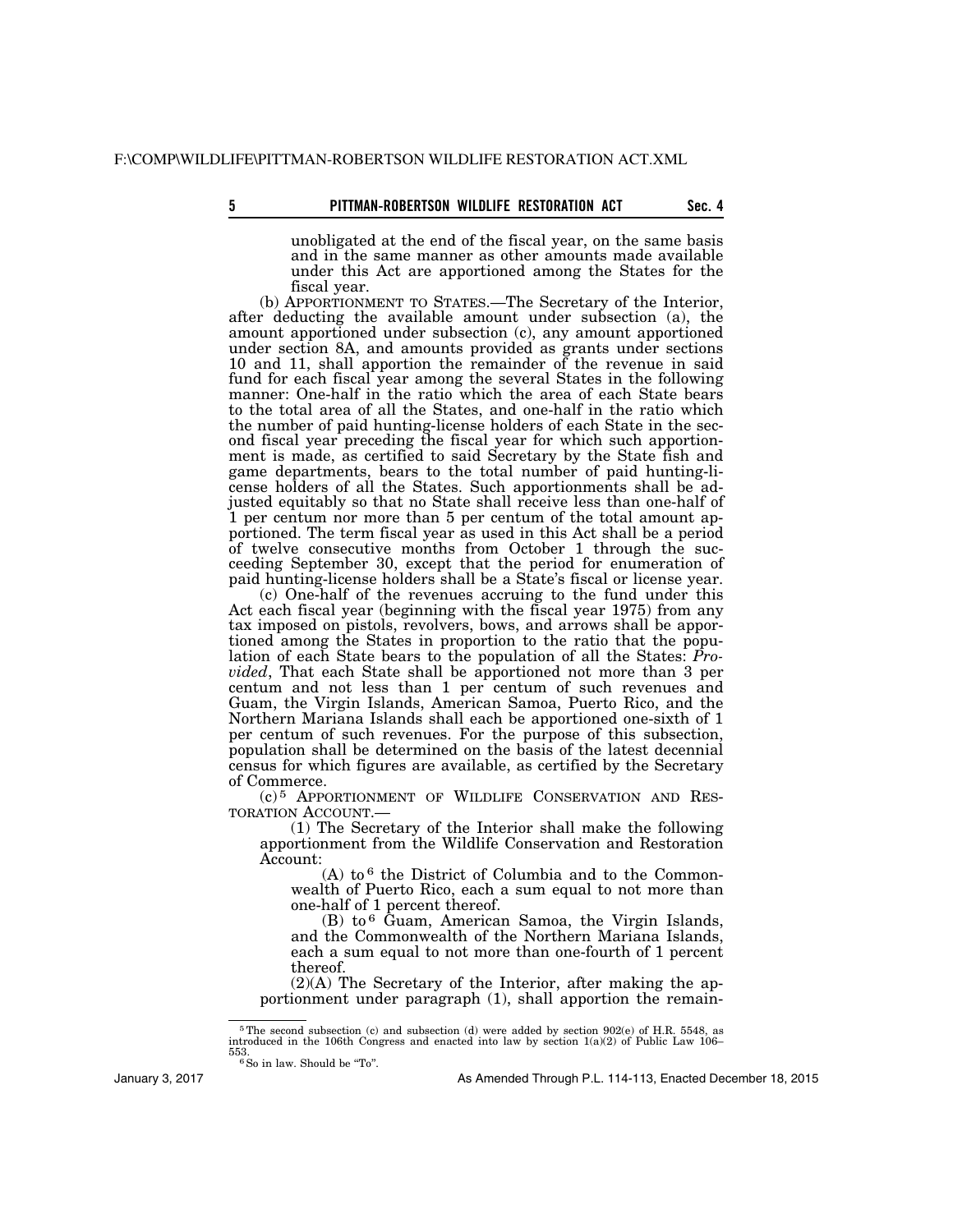ing amount in the Wildlife Conservation and Restoration Account for each fiscal year among the States in the following manner:

(i) one-third of which is based on the ratio to which the land area of such State bears to the total land area of all such States; and

(ii) two-thirds of which is based on the ratio to which the population of such State bears to the total population of all such States.

(B) The amounts apportioned under this paragraph shall be adjusted equitably so that no such State shall be apportioned a sum which is less than one percent of the amount available for apportionment under this paragraph for any fiscal year or more than five percent of such amount.

(3) Of the amounts transferred to the Wildlife Conservation and Restoration Account, not to exceed 3 percent shall be available for any Federal expenses incurred in the administration and execution of programs carried out with such amounts. (d) WILDLIFE CONSERVATION AND RESTORATION PROGRAMS.— (1) Any State, through its fish and wildlife department,

may apply to the Secretary of the Interior for approval of a wildlife conservation and restoration program, or for funds from the Wildlife Conservation and Restoration Account, to develop a program. To apply, a State shall submit a comprehensive plan that includes—

(A) provisions vesting in the fish and wildlife department of the State overall responsibility and accountability for the program;

(B) provisions for the development and implementation of—

(i) wildlife conservation projects that expand and support existing wildlife programs, giving appropriate consideration to all wildlife;

(ii) wildlife-associated recreation projects; and

(iii) wildlife conservation education projects pursuant to programs under section 8(a); and

(C) provisions to ensure public participation in the development, revision, and implementation of projects and programs required under this paragraph.

(D) WILDLIFE CONSERVATION STRATEGY.—Within five years of the date of the initial apportionment, develop and begin implementation of a wildlife conservation strategy based upon the best available and appropriate scientific information and data that—

(i) uses such information on the distribution and abundance of species of wildlife, including low population and declining species as the State fish and wildlife department deems appropriate, that are indicative of the diversity and health of wildlife of the State;

(ii) identifies the extent and condition of wildlife habitats and community types essential to conservation of species identified under paragraph (1);

(iii) identifies the problems which may adversely affect the species identified under paragraph (1) or

As Amended Through P.L. 114-113, Enacted December 18, 2015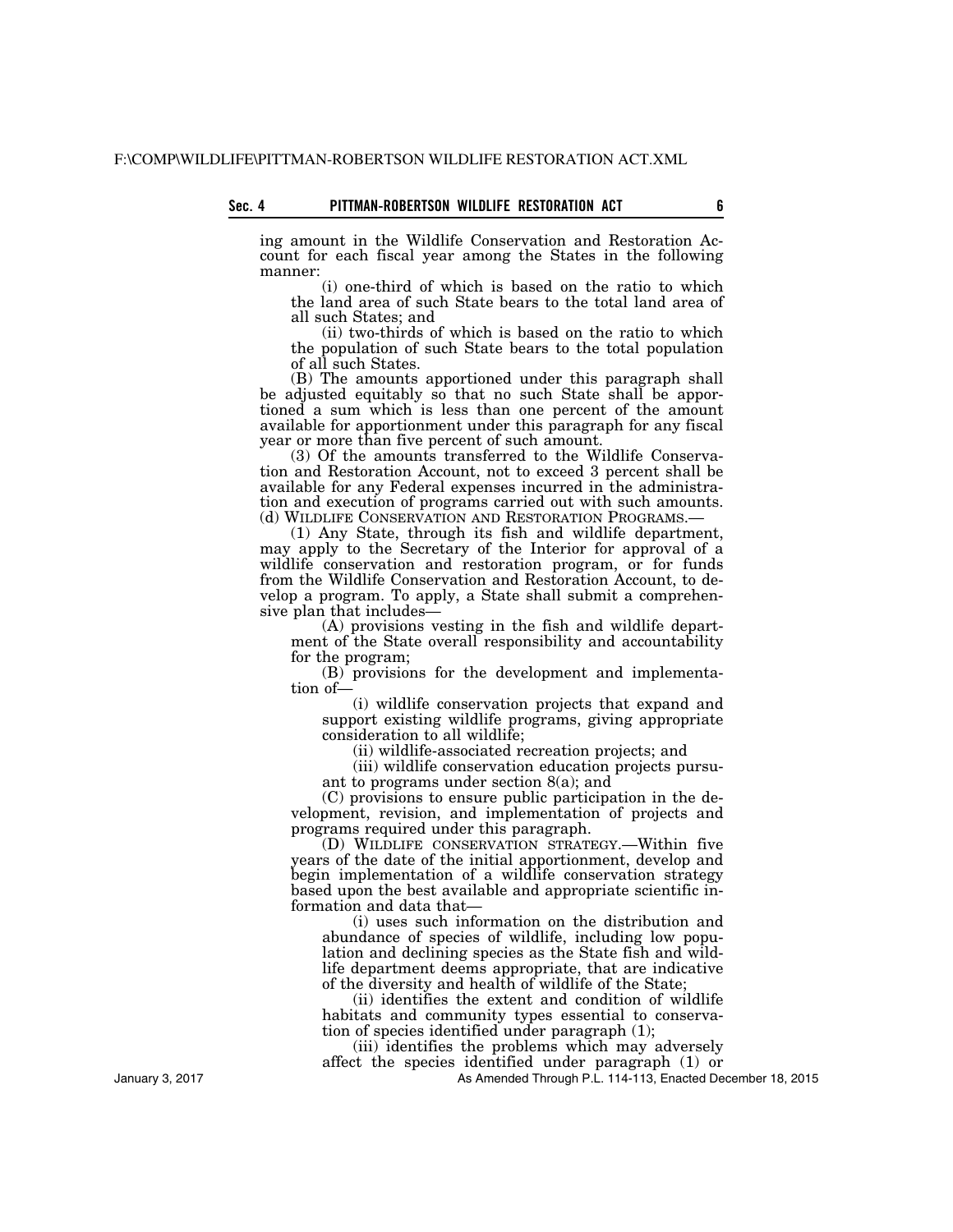their habitats, and provides for priority research and surveys to identify factors which may assist in restoration and more effective conservation of such species and their habitats;

(iv) determines those actions which should be taken to conserve the species identified under paragraph (1) and their habitats and establishes priorities for implementing such conservation actions;

(v) provides for periodic monitoring of species identified under paragraph (1) and their habitats and the effectiveness of the conservation actions determined under paragraph (4), and for adapting conservation actions as appropriate to respond to new information or changing conditions;

(vi) provides for the review of the State wildlife conservation strategy and, if appropriate, revision at intervals of not more than ten years;

(vii) provides for coordination to the extent feasible the State fish and wildlife department, during the development, implementation, review, and revision of the wildlife conservation strategy, with Federal, State, and local agencies and Indian tribes that manage significant areas of land or water within the State, or administer programs that significantly affect the conservation of species identified under paragraph (1) or their habitats.

(2) A State shall provide an opportunity for public participation in the development of the comprehensive plan required under paragraph (1).

 $(3)$  If the Secretary finds that the comprehensive plan submitted by a State complies with paragraph (1), the Secretary shall approve the wildlife conservation and restoration program of the State and set aside from the apportionment to the State made pursuant to subsection (c) an amount that shall not exceed 75 percent of the estimated cost of developing and implementing the program.

(4)(A) Except as provided in subparagraph (B), after the Secretary approves a State's wildlife conservation and restoration program, the Secretary may make payments on a project that is a segment of the State's wildlife conservation and restoration program as the project progresses. Such payments, including previous payments on the project, if any, shall not be more than the United States pro rata share of such project. The Secretary, under such regulations as he may prescribe, may advance funds representing the United States pro rata share of a project that is a segment of a wildlife conservation and restoration program, including funds to develop such program

(B) Not more than 10 percent of the amounts apportioned to each State under this section for a State's wildlife conservation and restoration program may be used for wildlife-associated recreation.

(5) For purposes of this subsection, the term ''State'' shall include the District of Columbia, the Commonwealth of Puerto

As Amended Through P.L. 114-113, Enacted December 18, 2015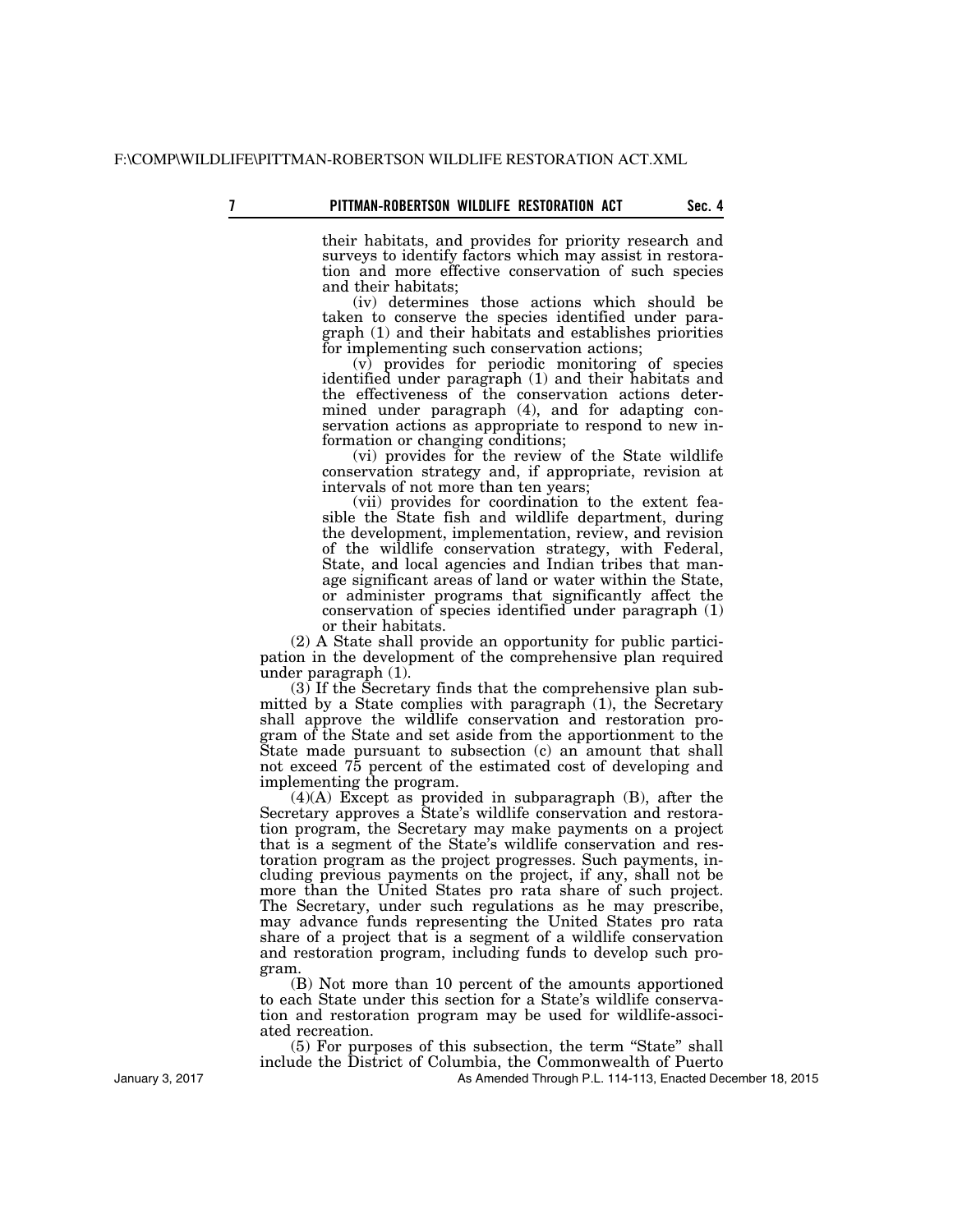### **Sec. 5 PITTMAN-ROBERTSON WILDLIFE RESTORATION ACT 8**

Rico, the Virgin Islands, Guam, American Samoa, and the Commonwealth of the Northern Mariana Islands.

SEC. 5. [16 U.S.C. 669d] For each fiscal year, the Secretary of the Interior shall certify, at the time at which a deduction or apportionment is made, to the Secretary of the Treasury and to each State fish and game department the sum which he has estimated to be deducted for administering this Act and the Migratory Bird Conservation Act and the sum which he has apportioned to each State. Any State desiring to avail itself of the benefits of this Act shall notify the Secretary of the Interior to this effect within sixty days after it has received the certification referred to in this section. The sum apportioned to any State which fails to notify the Secretary of the Interior as herein provided is authorized to be made available for expenditure by the Secretary of the Interior in carrying out the provisions of the Migratory Bird Conservation Act.

SEC. 6.  $[16 \text{ U.S.C. } 669e]$  (a) Any State desiring to avail itself of the benefits of this Act shall, by its State fish and game department, submit programs or projects for wildlife restoration in either of the following two ways:

(1) The State shall prepare and submit to the Secretary of the Interior a comprehensive fish and wildlife resource management plan which shall insure the perpetuation of these resources for the economic, scientific, and recreational enrichment of the people. Such plan shall be for a period of not less than five years and be based on projections of desires and needs of the people for a period of not less than fifteen years. It shall include provisions for updating at intervals of not more than three years and be provided in a format as may be required by the Secretary of the Interior. If the Secretary of the Interior finds that such plans conform to standards established by him and approves such plans, he may finance up to 75 per centum of the cost of implementing segments of those plans meeting the purposes of this Act from funds apportioned under this Act upon this approval of an annual agreement submitted to him. 7

(2) A State may elect to avail itself of the benefits of this Act by its State fish and game department submitting to the Secretary of the Interior full and detailed statements of any wildlife-restoration project proposed for that State. If the Secretary of the Interior finds that such project meets with the standards set by him and approves said project, the State fish and game department shall furnish to him such surveys, plans, specifications, and estimates therefor as he may require. If the Secretary of the Interior approves the plans, specifications, and estimates for the project, he shall notify the State fish and game department and immediately set aside so much of said fund as represents the share of the United States payable under this Act on account of such project, which sum so set aside shall not exceed 75 per centum of the total estimated cost thereof. 7

The Secretary of the Interior shall approve only such comprehensive plans or projects as may be substantial in character and design and the expenditure of funds hereby authorized shall be applied only to such approved comprehensive wildlife plans or

<sup>7</sup>Margins of paragraphs (1) and (2) so in law.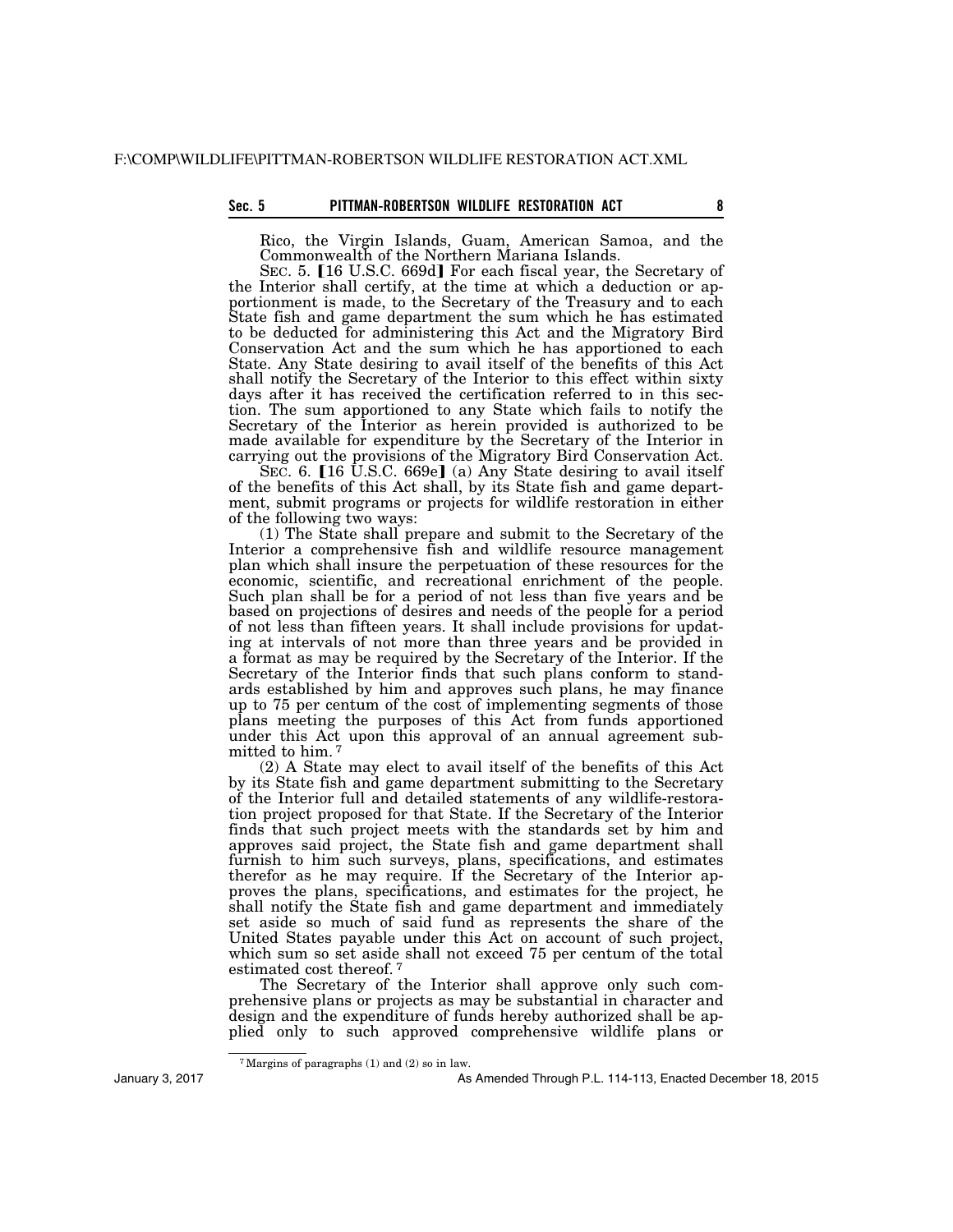projects and if otherwise applied they shall be replaced by the State before it may participate in any further apportionment under this Act. No payment of any money apportioned under this Act shall be made on any comprehensive wildlife plan or project until an agreement to participate therein shall have been submitted to and approved by the Secretary of the Interior.

(b) If the State elects to avail itself of the benefits of this Act by preparing a comprehensive fish and wildlife plan under option  $(1)$  of subsection (a) of this section, then the term "project" may be defined for the purposes of this Act as a wildlife program, all other definitions notwithstanding.

(c) Administrative costs in the form of overhead or indirect costs for services provided by State central service activities outside of the State agency having primary jurisdiction over the wildlife resources of the State which may be charged against programs or projects supported by the fund established by section 3 of this Act shall not exceed in any one fiscal year 3 per centum of the annual apportionment to the State.

SEC. 7. [16 U.S.C. 669f] (a) When the Secretary of the Interior shall find that any project approved by him has been completed or, if involving research relating to wildlife, is being conducted, in compliance with said plans and specifications, he shall cause to be paid to the proper authority of said State the amount set aside for said project. The Secretary of the Interior may, in his discretion, from time to time, make payments on said project as the same progresses; but these payments, including previous payments, if any, shall not be more than the United States pro rata share of the project in conformity with said plans and specifications. If a State has elected to avail itself of the benefits of this Act by preparing a comprehensive fish and wildlife plan as provided for under option (1) of subsection (a) of section 6 of this Act, and this plan has been approved by the Secretary of the Interior, then the Secretary may, in his discretion, and under such rules and regulations as he may prescribe, advance funds to the State for financing the United States pro rata share agreed upon between the State fish and game department and the Secretary.

(b) Any construction work and labor in each State shall be performed in accordance with its laws and under the direct supervision of the State fish and game department, subject to the inspection and approval of the Secretary of the Interior and in accordance with rules and regulations made pursuant to this Act. The Secretary of the Interior and the State fish and game department of each State may jointly determine at what times and in what amounts payments shall be made under this Act. Such payments shall be made by the Secretary of the Treasury, on warrants drawn by the Secretary of the Interior against the said fund to such official or officials, or depository, as may be designated by the State fish and game department and authorized under the laws of the State to receive public funds of the State.

SEC. 8.  $[16$  U.S.C. 669g] (a) Maintenance of wildlife-restoration projects established under the provisions of this Act shall be the duty of the State in accordance with their respective laws. Beginning July 1, 1945, the term ''wildlife-restoration project'', as defined in section 2 of this Act, shall include maintenance of com-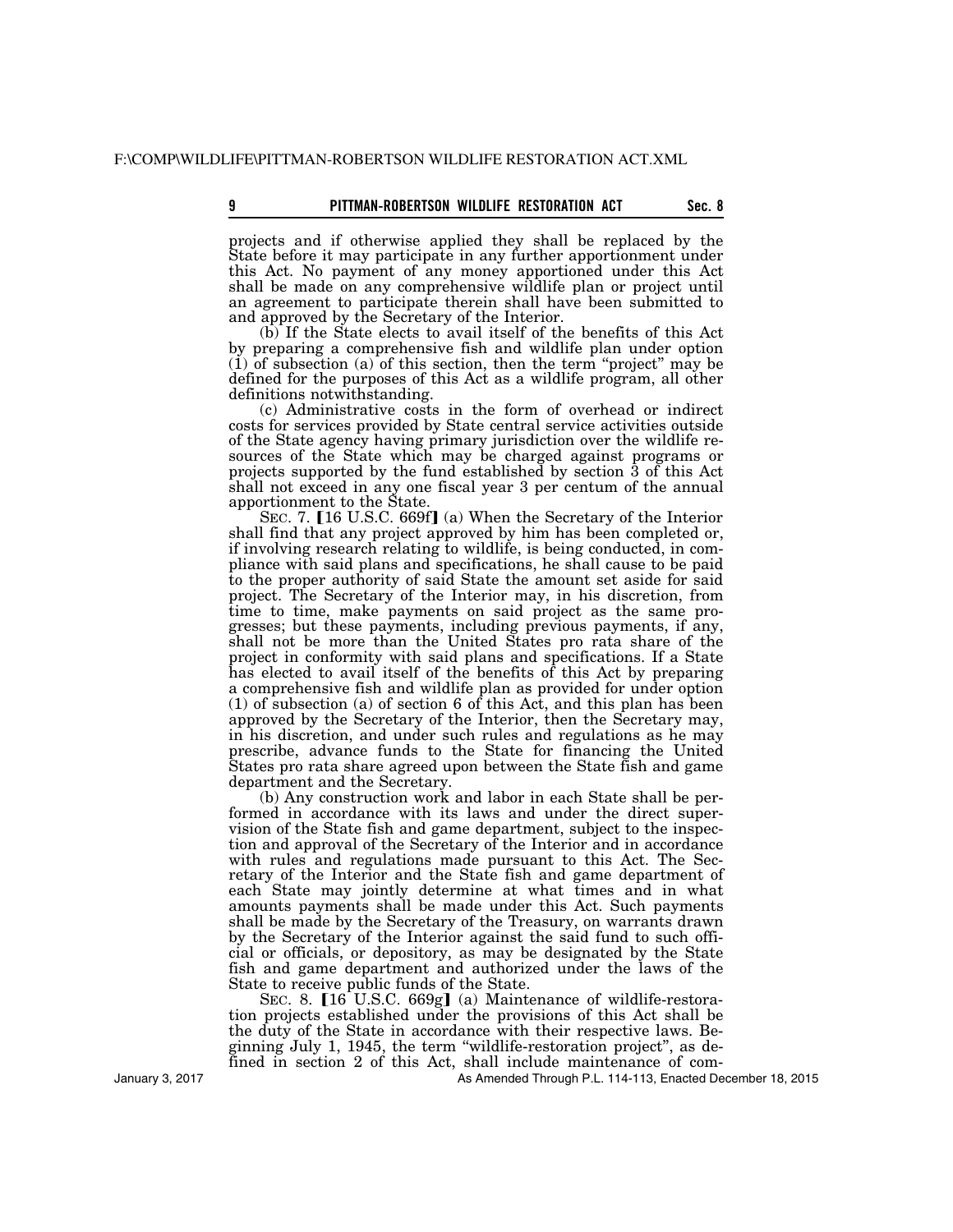## Sec. 8A **PITTMAN-ROBERTSON WILDLIFE RESTORATION ACT**

pleted projects. Notwithstanding any other provisions of this Act, funds apportioned to a State under this Act may be expended by the State for management (exclusive of law enforcement and public relations) of wildlife areas and resources. Funds from the Wildlife Conservation and Restoration Account may be used for a wildlife conservation education program, except that no such funds may be used for education efforts, projects, or programs that promote or encourage opposition to the regulated taking of wildlife.

(b) Each State may use the funds apportioned to it under section  $4(c)$  to pay up to 75 per centum of the costs of a hunter safety program and the construction, operation, and maintenance of public target ranges, as a part of such program. The non-Federal share of such costs may be derived from license fees paid by hunters, but not from other Federal grant programs. The Secretary shall issue not later than the 120th day after the effective date of this subsection such regulations as he deems advisable relative to the criteria for the establishment of hunter safety programs and public target ranges under this subsection.

SEC. 8A.  $[16 \text{ U.S.C. } 669g-1]$  The Secretary of the Interior is authorized to cooperate with the Secretary of Agriculture of Puerto Rico, the Governor of Guam, the Governor of American Samoa, the Governor of the Commonwealth of the Northern Mariana Islands, and the Governor of the Virgin Islands, in the conduct of wildliferestoration projects, as defined in section 2 of this Act, and hunter safety programs as provided by section 8(b) of this Act, upon such terms and conditions as he shall deem fair, just, and equitable, and is authorized to apportion to Puerto Rico, Guam, American Samoa, the Commonwealth of the Northern Mariana Islands, and the Virgin Islands, out of the money available for apportionment under this Act, such sums as he shall determine, not exceeding for Puerto Rico one-half of 1 per centum, for Guam one-sixth of 1 per centum, for American Samoa one-sixth of one per centum, and for the Commonwealth of the Northern Mariana Islands one-sixth of 1 per centum, and for the Virgin Islands one-sixth of 1 per centum of the total amount apportioned, in any one year, but the Secretary shall in no event require any of said cooperating agencies to pay an amount which will exceed 25 per centum of the cost of any project. Any unexpended or unobligated balance of any apportionment made pursuant to this section shall be available for expenditure in Puerto Rico, Guam, American Samoa, the Commonwealth of the Northern Mariana Islands, or the Virgin Islands, as the case may be, in the succeeding year, on any approved project, and if unexpended or unobligated at the end of such year is authorized to be made available for expenditure by the Secretary of the Interior in carrying out the provisions of the Migratory Bird Conservation Act.

#### SEC. 9. [16 U.S.C. 669h] REQUIREMENTS AND RESTRICTIONS CON-**CERNING USE OF AMOUNTS FOR EXPENSES FOR ADMIN-ISTRATION.**

(a) AUTHORIZED EXPENSES FOR ADMINISTRATION.—Except as provided in subsection (b), the Secretary of the Interior may use available amounts under section  $4(a)(1)$  only for expenses for administration that directly support the implementation of this Act that consist of—

January 3, 2017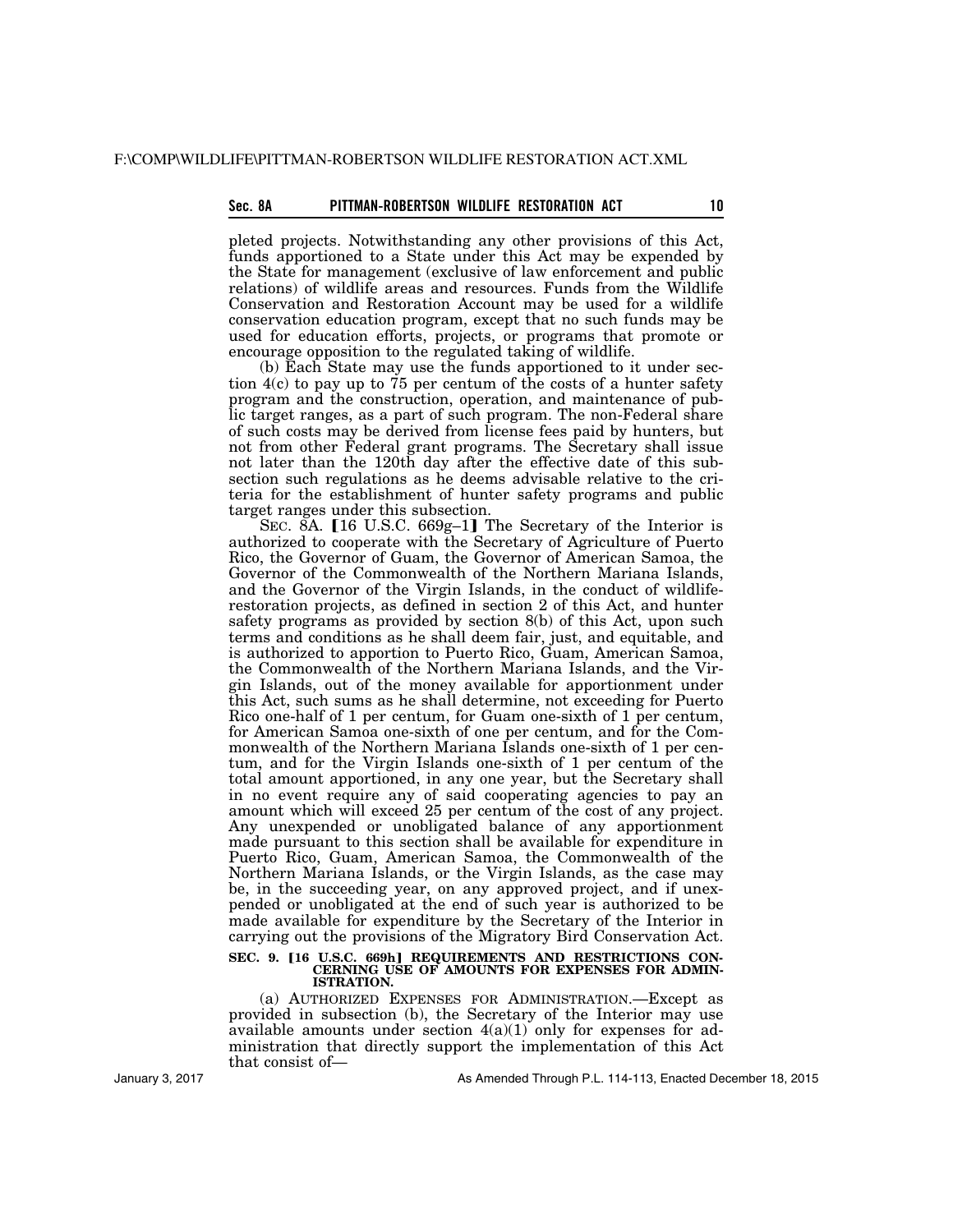(1) personnel costs of employees who directly administer this Act on a full-time basis;

(2) personnel costs of employees who directly administer this Act on a part-time basis for at least 20 hours each week, not to exceed the portion of those costs incurred with respect to the work hours of the employee during which the employee directly administers this Act, as those hours are certified by the supervisor of the employee;

(3) support costs directly associated with personnel costs authorized under paragraphs (1) and (2), excluding costs associated with staffing and operation of regional offices of the United States Fish and Wildlife Service and the Department of the Interior other than for the purposes of this Act;

(4) costs of determining under section 6(a) whether State comprehensive plans and projects are substantial in character and design;

(5) overhead costs, including the costs of general administrative services, that are directly attributable to administration of this Act and are based on—

(A) actual costs, as determined by a direct cost allocation methodology approved by the Director of the Office of Management and Budget for use by Federal agencies; and

(B) in the case of costs that are not determinable under subparagraph (A), an amount per full-time equivalent employee authorized under paragraphs (1) and (2) that does not exceed the amount charged or assessed for costs per full-time equivalent employee for any other division or program of the United States Fish and Wildlife Service;

(6) costs incurred in auditing, every 5 years, the wildlife and sport fish activities of each State fish and game department and the use of funds under section 6 by each State fish and game department;

 $(7)$  costs of audits under subsection  $(d)$ ;

(8) costs of necessary training of Federal and State fulltime personnel who administer this Act to improve administration of this Act;

(9) costs of travel to States, territories, and Canada by personnel who—

(A) administer this Act on a full-time basis for purposes directly related to administration of State programs or projects; or

(B) administer grants under section 6, 10, or 11;

(10) costs of travel outside the United States (except travel to Canada), by personnel who administer this Act on a fulltime basis, for purposes that directly relate to administration of this Act and that are approved directly by the Assistant Secretary for Fish and Wildlife and Parks;

(11) relocation expenses for personnel who, after relocation, will administer this Act on a full-time basis for at least 1 year, as certified by the Director of the United States Fish and Wildlife Service at the time at which the relocation expenses are incurred; and

As Amended Through P.L. 114-113, Enacted December 18, 2015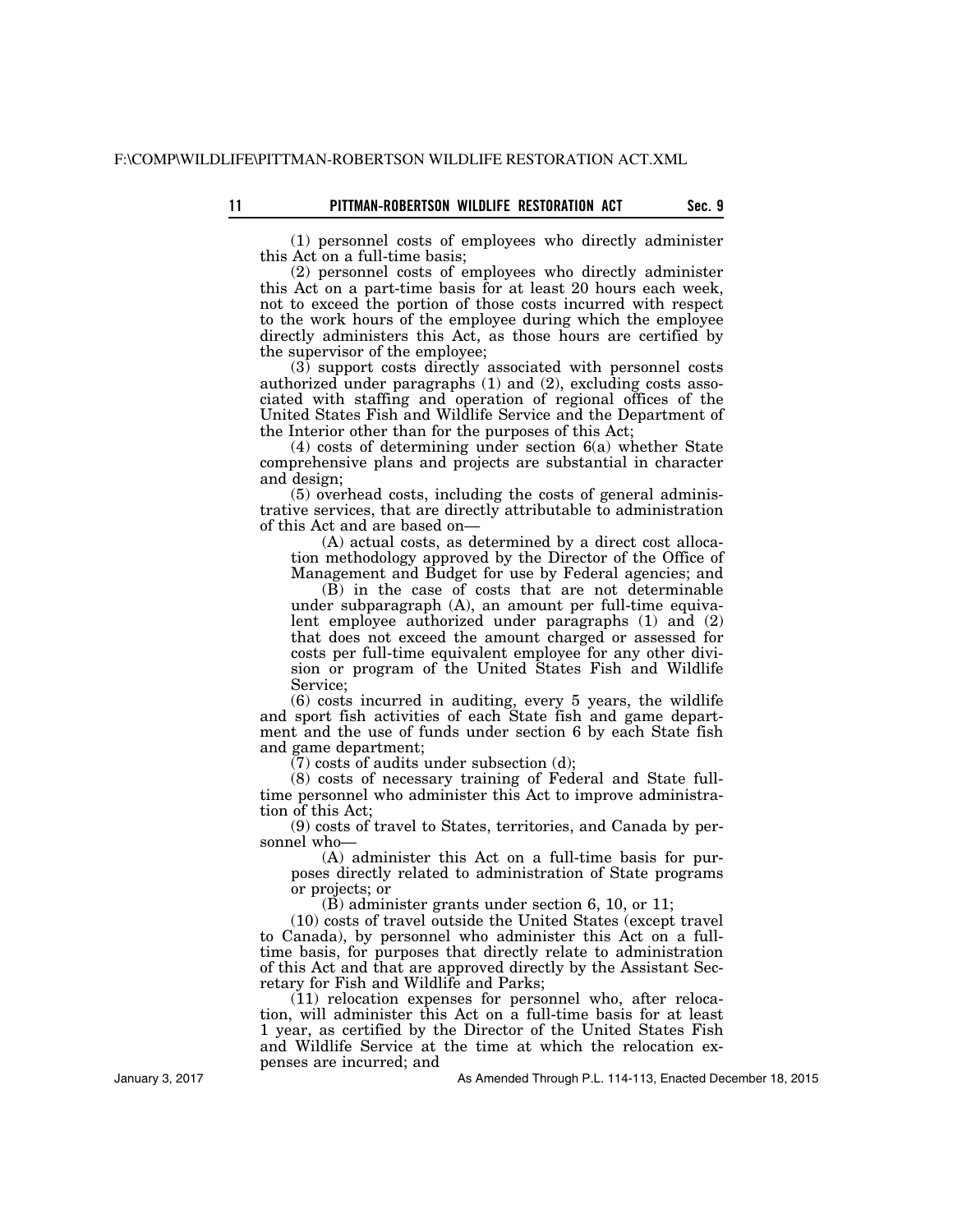(12) costs to audit, evaluate, approve, disapprove, and advise concerning grants under sections 6, 10, and 11.<br>(b) REPORTING OF OTHER USES.—

(1) In GENERAL.—Subject to paragraph (2), if the Secretary

of the Interior determines that available amounts under section  $4(a)(1)$  should be used for an expense for administration other than an expense for administration described in subsection (a), the Secretary—

(A) shall submit to the Committee on Environment and Public Works of the Senate and the Committee on Resources of the House of Representatives a report describing the expense for administration and stating the amount of the expense; and

(B) may use any such available amounts for the expense for administration only after the end of the 30-day period beginning on the date of submission of the report under subparagraph (A).

(2) MAXIMUM AMOUNT.—For any fiscal year, the Secretary of the Interior may use under paragraph (1) not more than \$25,000.<br>(c) Restriction on Use To Supplement General Appropria-

TIONS.—The Secretary of the Interior shall not use available amounts under subsection (b) to supplement the funding of any function for which general appropriations are made for the United States Fish and Wildlife Service or any other entity of the Department of the Interior.

(d) AUDIT REQUIREMENT.—

(1) IN GENERAL.—The Inspector General of the Department of the Interior shall procure the performance of biennial audits, in accordance with generally accepted accounting principles, of expenditures and obligations of amounts used by the Secretary of the Interior for expenses for administration incurred in implementation of this Act.

(2) AUDITOR.—

(A) IN GENERAL.—An audit under this subsection shall be performed under a contract that is awarded under competitive procedures (as defined in section 4 of the Office of Federal Procurement Policy Act (41 U.S.C. 403)) by a person or entity that is not associated in any way with the Department of the Interior (except by way of a contract for the performance of an audit or other review).

(B) SUPERVISION OF AUDITOR.—The auditor selected under subparagraph (A) shall report to, and be supervised by, the Inspector General of the Department of the Interior, except that the auditor shall submit a copy of the biennial audit findings to the Secretary of the Interior at the time at which the findings are submitted to the Inspector General of the Department of the Interior.

(3) REPORT TO CONGRESS.—The Inspector General of the Department of the Interior shall promptly submit to the Committee on Resources of the House of Representatives and the Committee on Environment and Public Works of the Senate—

(A) a report on the results of each audit under this subsection; and

As Amended Through P.L. 114-113, Enacted December 18, 2015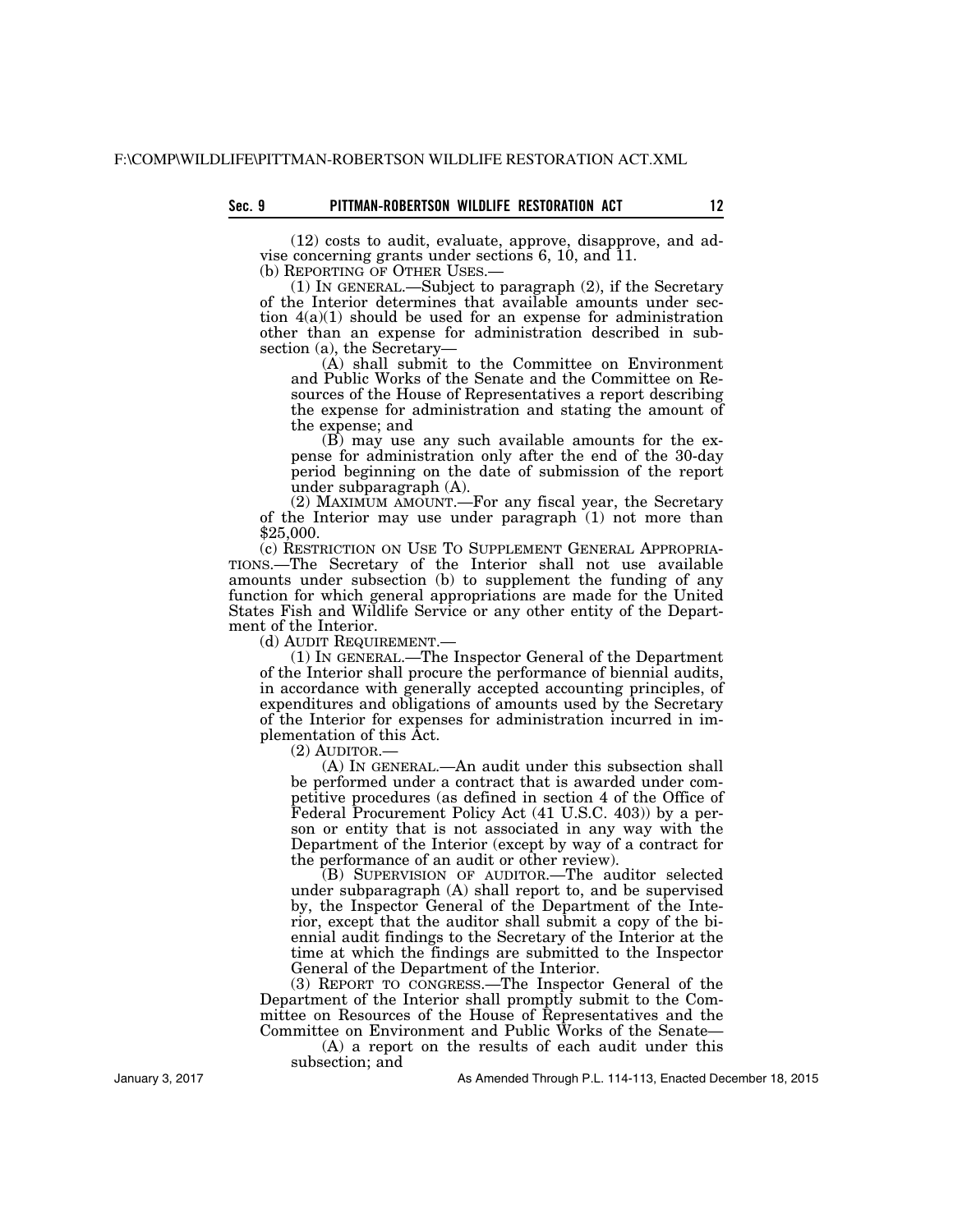(B) a copy of each audit under this subsection.

## **SEC. 10. [16 U.S.C. 669h-1] FIREARM AND BOW HUNTER EDUCATION AND SAFETY PROGRAM GRANTS.**

(a) IN GENERAL.—

(1) GRANTS.—Of the revenues covered into the fund, \$7,500,000 for each of fiscal years 2001 and 2002, and \$8,000,000 for fiscal year 2003 and each fiscal year thereafter, shall be apportioned among the States in the manner specified in section 4(c) by the Secretary of the Interior and used to make grants to the States to be used for—

(A) in the case of a State that has not used all of the funds apportioned to the State under section 4(c) for the fiscal year in the manner described in section 8(b)—

(i) the enhancement of hunter education programs, hunter and sporting firearm safety programs, and hunter development programs;

(ii) the enhancement of interstate coordination and development of hunter education and shooting range programs;

(iii) the enhancement of bow hunter and archery education, safety, and development programs; and

(iv) the enhancement of construction or development of firearm shooting ranges and archery ranges, and the updating of safety features of firearm shooting ranges and archery ranges; and

(B) in the case of a State that has used all of the funds apportioned to the State under section 4(c) for the fiscal year in the manner described in section 8(b), any use authorized by this Act (including hunter safety programs and the construction, operation, and maintenance of public target ranges).

(2) LIMITATION ON USE.—Under paragraph (1), a State shall not be required to use more than the amount described in section 8(b) for hunter safety programs and the construction, operation, and maintenance of public target ranges.

(b) COST SHARING.—The Federal share of the cost of any activity carried out with a grant under this section shall not exceed 75 percent of the total cost of the activity.

(c) PERIOD OF AVAILABILITY; REAPPORTIONMENT.—

(1) PERIOD OF AVAILABILITY.—Amounts made available and apportioned for grants under this section shall remain available only for the fiscal year for which the amounts are apportioned.

(2) REAPPORTIONMENT.—At the end of the period of availability under paragraph (1), the Secretary of the Interior shall apportion amounts made available that have not been used to make grants under this section among the States described in subsection  $(a)(1)(B)$  for use by those States in accordance with this Act.

#### SEC. 11. [16 U.S.C. 669h-2] MULTISTATE CONSERVATION GRANT PRO-**GRAM.**

(a) IN GENERAL.—

January 3, 2017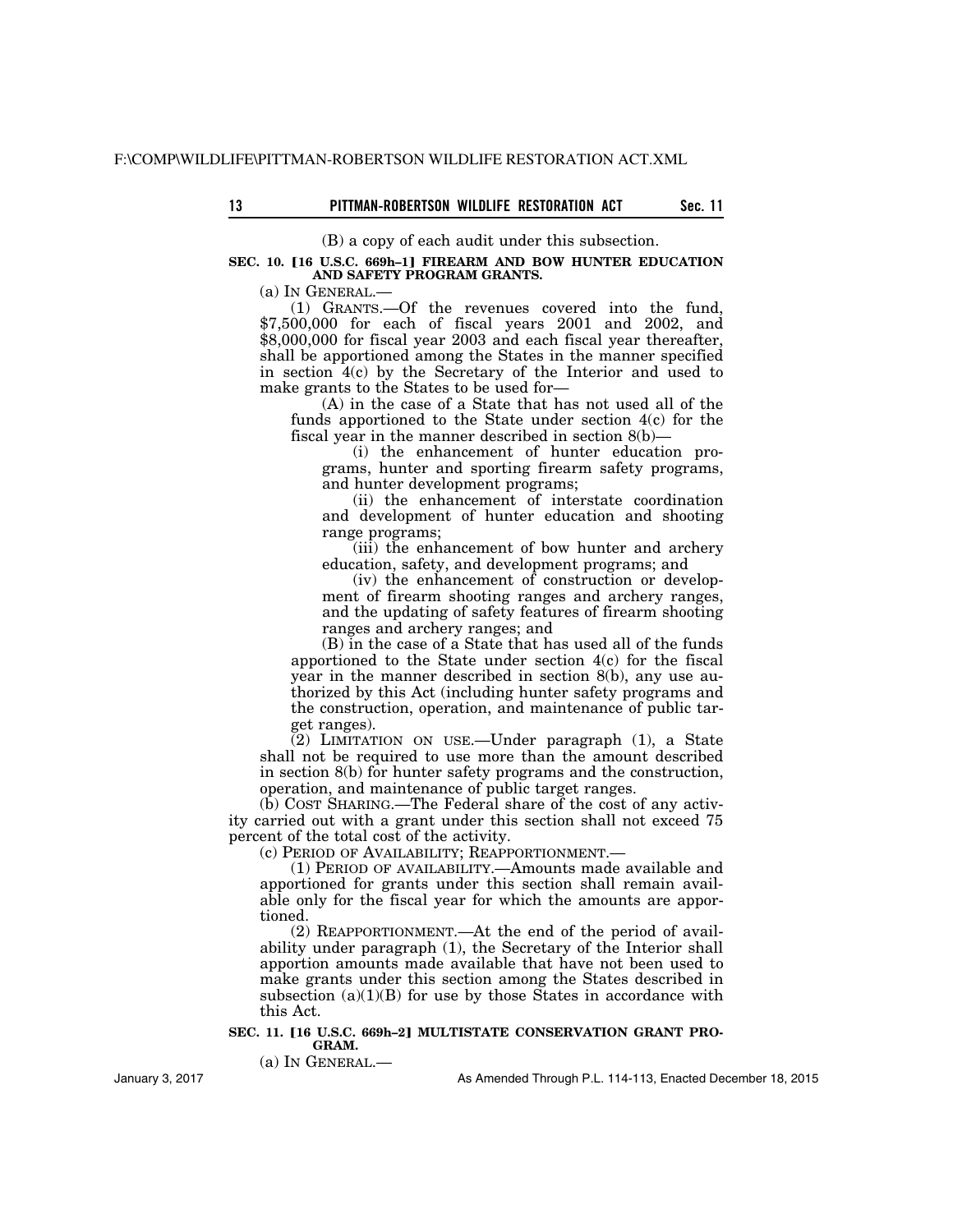#### Sec. 11 **PITTMAN-ROBERTSON WILDLIFE RESTORATION ACT** 14

(1) AMOUNT FOR GRANTS.—Not more than \$3,000,000 of the revenues covered into the fund for a fiscal year shall be available to the Secretary of the Interior for making multistate conservation project grants in accordance with this section.

(2) PERIOD OF AVAILABILITY; APPORTIONMENT.—

(A) PERIOD OF AVAILABILITY.—Amounts made available under paragraph (1) shall remain available for making grants only for the first fiscal year for which the amount is made available and the following fiscal year.

(B) APPORTIONMENT.—At the end of the period of availability under subparagraph (A), the Secretary of the Interior shall apportion any amounts that remain available among the States in the manner specified in section 4(b) for use by the States in the same manner as funds apportioned under section 4(b).

(b) SELECTION OF PROJECTS.—

(1) STATES OR ENTITIES TO BE BENEFITED.—A project shall not be eligible for a grant under this section unless the project will benefit—

(A) at least 26 States;

(B) a majority of the States in a region of the United States Fish and Wildlife Service; or

(C) a regional association of State fish and game departments.

(2) USE OF SUBMITTED PRIORITY LIST OF PROJECTS.—The Secretary of the Interior may make grants under this section only for projects identified on a priority list of wildlife restoration projects described in paragraph (3).

(3) PRIORITY LIST OF PROJECTS.—A priority list referred to in paragraph (2) is a priority list of wildlife restoration projects that the International Association of Fish and Wildlife Agencies—

(A) prepares through a committee comprised of the heads of State fish and game departments (or their designees), in consultation with—

(i) nongovernmental organizations that represent conservation organizations;

(ii) sportsmen organizations; and

(iii) industries that support or promote hunting, trapping, recreational shooting, bow hunting, or archery;

(B) approves by vote of a majority of the heads of State fish and game departments (or their designees); and

(C) not later than October 1 of each fiscal year, submits to the Assistant Director for Wildlife and Sport Fish Restoration Programs.

(4) PUBLICATION.—The Assistant Director for Wildlife and Sport Fish Restoration Programs shall publish in the Federal Register each priority list submitted under paragraph (3)(C). (c) ELIGIBLE GRANTEES.—

(1) IN GENERAL.—The Secretary of the Interior may make a grant under this section only to—

(A) a State or group of States;

As Amended Through P.L. 114-113, Enacted December 18, 2015